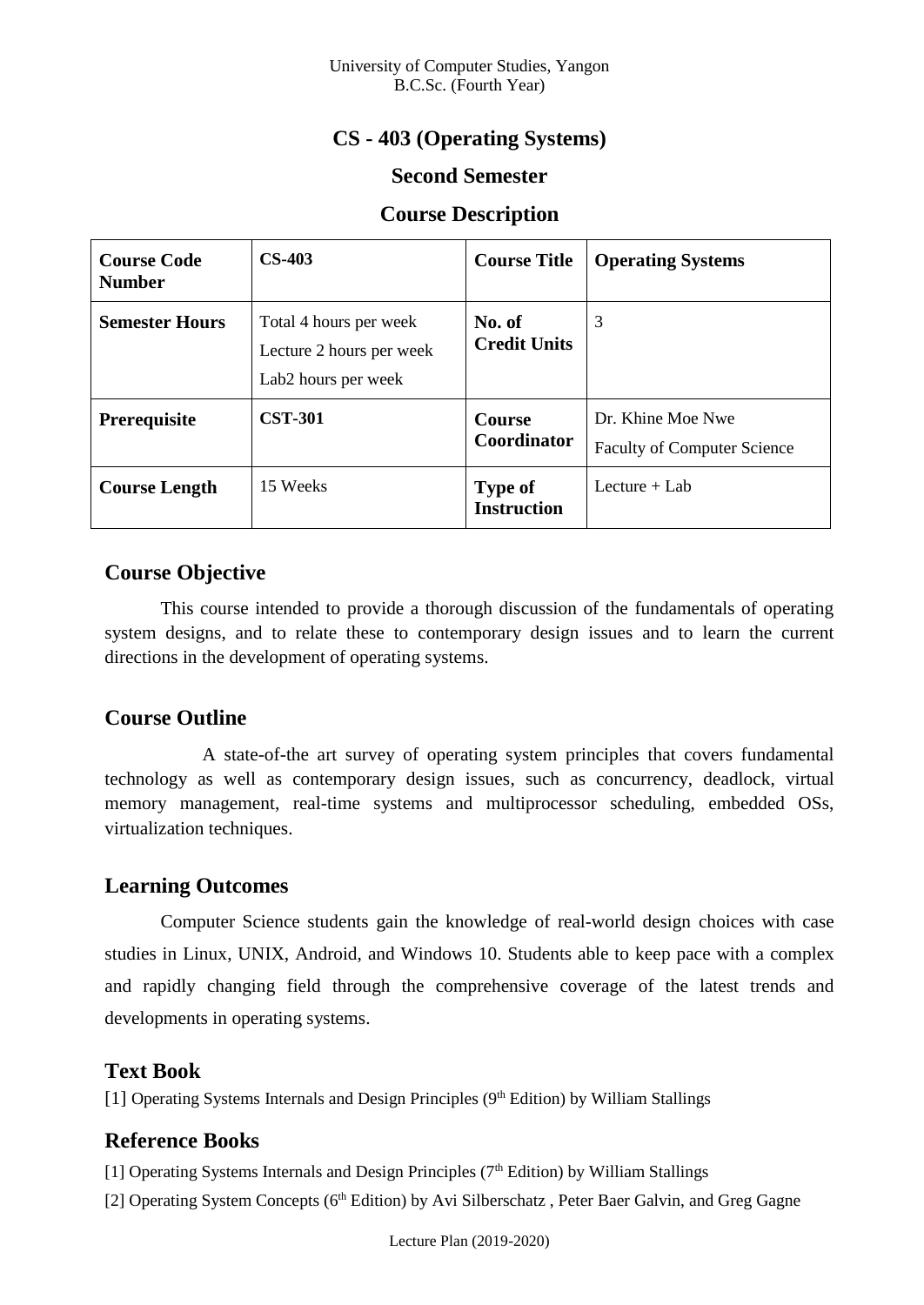## **Course Organization**

Student participation in this course will involve the following activities:

- Attending the lectures
- Lab
- Test (Moodle)
- Quiz
- Assignments
- Exam

# **Assessment Plan for the Course**

| Paper Exam                 | 50 %   |
|----------------------------|--------|
| Assignment/Project         | 15 %   |
| Quizzes/Moodle             | 15 %   |
| <b>Class Participation</b> | $10\%$ |
| Lab Test                   | $10\%$ |

#### **Tentative Lecture Plan (30 Periods for 15 weeks)**

| No.              | <b>Topics</b>                               | Week       | <b>Remark</b> |
|------------------|---------------------------------------------|------------|---------------|
|                  | <b>Concurrency: Mutual Exclusion and</b>    |            | Chapter $(5)$ |
|                  | Synchronization                             |            |               |
| 1.               | 5.1. Mutual Exclusion: Software             | Week 1     |               |
|                  | Approaches                                  |            |               |
|                  | 5.2. Principles of Concurrency              |            |               |
| $\overline{2}$   | 5.3. Mutual Exclusion: Hardware Support     | Week 2     |               |
|                  | 5.4. Semaphores                             |            |               |
| 3                | 5.5. Monitors                               | Week $3+4$ |               |
|                  | 5.6. Message Passing                        |            |               |
|                  | 5.7. Readers/Writers Problem                |            |               |
|                  | <b>Concurrency: Deadlock and Starvation</b> |            | Chapter (6)   |
| $\overline{4}$ . | 6.1. Principles of Deadlock                 | Week 5     |               |
|                  | 6.2. Deadlock Prevention                    |            |               |
|                  | 6.3. Deadlock Avoidance                     |            |               |
|                  |                                             |            |               |
| 5 <sub>1</sub>   | 6.4. Deadlock Detection                     | Week 6     |               |
|                  | 6.5. An Integrated Deadlock Strategy        |            |               |
|                  | 6.6. Dining Philosophers Problem            |            |               |
|                  |                                             |            |               |
| 6.               | 6.7. Unix Concurrency Mechanisms            | Week 7     |               |
|                  | 6.8. Linux Kernel Concurrency               |            |               |
|                  | Mechanisms                                  |            |               |
|                  | 6.9. Solaris Thread Synchronization         |            |               |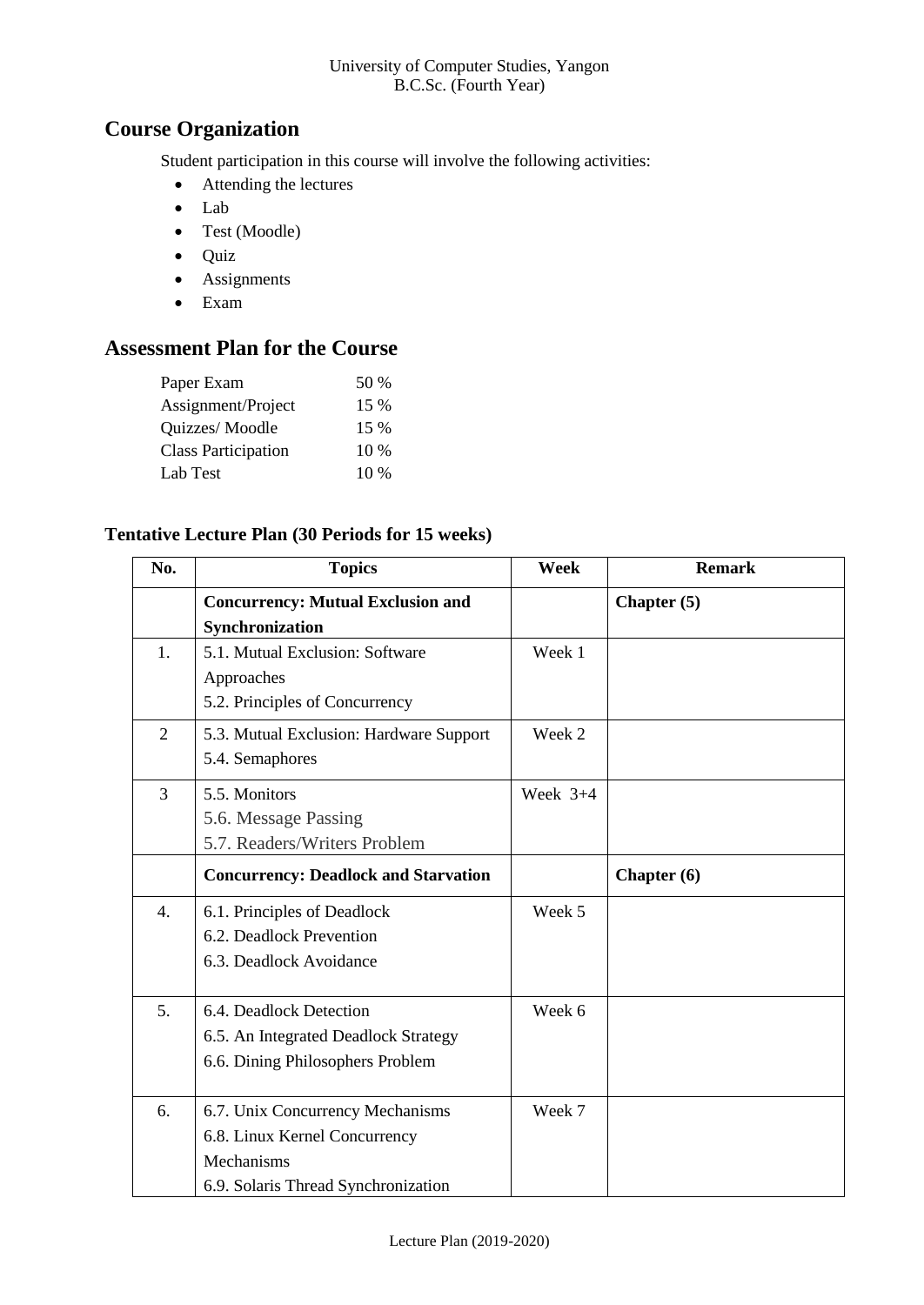|     | Primitives                                                                                                                                                                                                                                           |                   |                |
|-----|------------------------------------------------------------------------------------------------------------------------------------------------------------------------------------------------------------------------------------------------------|-------------------|----------------|
|     | 6.10. Windows Concurrency Mechanisms<br>6.11. Android Interprocess Communication                                                                                                                                                                     |                   |                |
|     | <b>Virtual Memory</b>                                                                                                                                                                                                                                |                   | Chapter (8)    |
| 7.  | 8.1. Hardware and Control Structures<br>8.2. Operating System Software                                                                                                                                                                               | Week 8            |                |
| 8.  | 8.3. Unix and Solaris Memory<br>Management<br>8.4. Linux Memory Management<br>8.5. Windows Memory Management<br>8.6. Android Memory Management                                                                                                       | Week 9            |                |
|     | Multiprocessor, Multicore, and Real-<br><b>Time Scheduling</b>                                                                                                                                                                                       |                   | Chapter $(10)$ |
| 9.  | 10.1. Multiprocessor and Multicore<br>Scheduling<br>10.2. Real-Time Scheduling                                                                                                                                                                       | Week 10           |                |
| 10. | 10.3. Linux Scheduling<br>10.4. Unix Svr4 Scheduling<br>10.5. Unix Freebsd Scheduling<br>10.6. Windows Scheduling                                                                                                                                    | Week 11           |                |
|     | <b>Embedded Operating Systems</b>                                                                                                                                                                                                                    |                   | Chapter $(13)$ |
| 11. | 13.1. Embedded Systems<br>13.2. Characteristics of Embedded<br><b>Operating Systems</b><br>13.3. Embedded Linux<br>13.4. Tinyos                                                                                                                      | Week<br>$12 + 13$ |                |
|     | <b>Virtual Machines</b>                                                                                                                                                                                                                              |                   | Chapter(14)    |
| 12. | 14.1. Virtual Machine Concepts<br>14.2. Hypervisors<br>14.3. Container Virtualization<br>14.4. Processor Issues<br>14.5. Memory Management<br>14.6. I/O Management<br>14.7. Vmware Esxi<br>14.8. Microsoft Hyper-V and Xen Variants<br>14.9. Java Vm | Week<br>$14 + 15$ |                |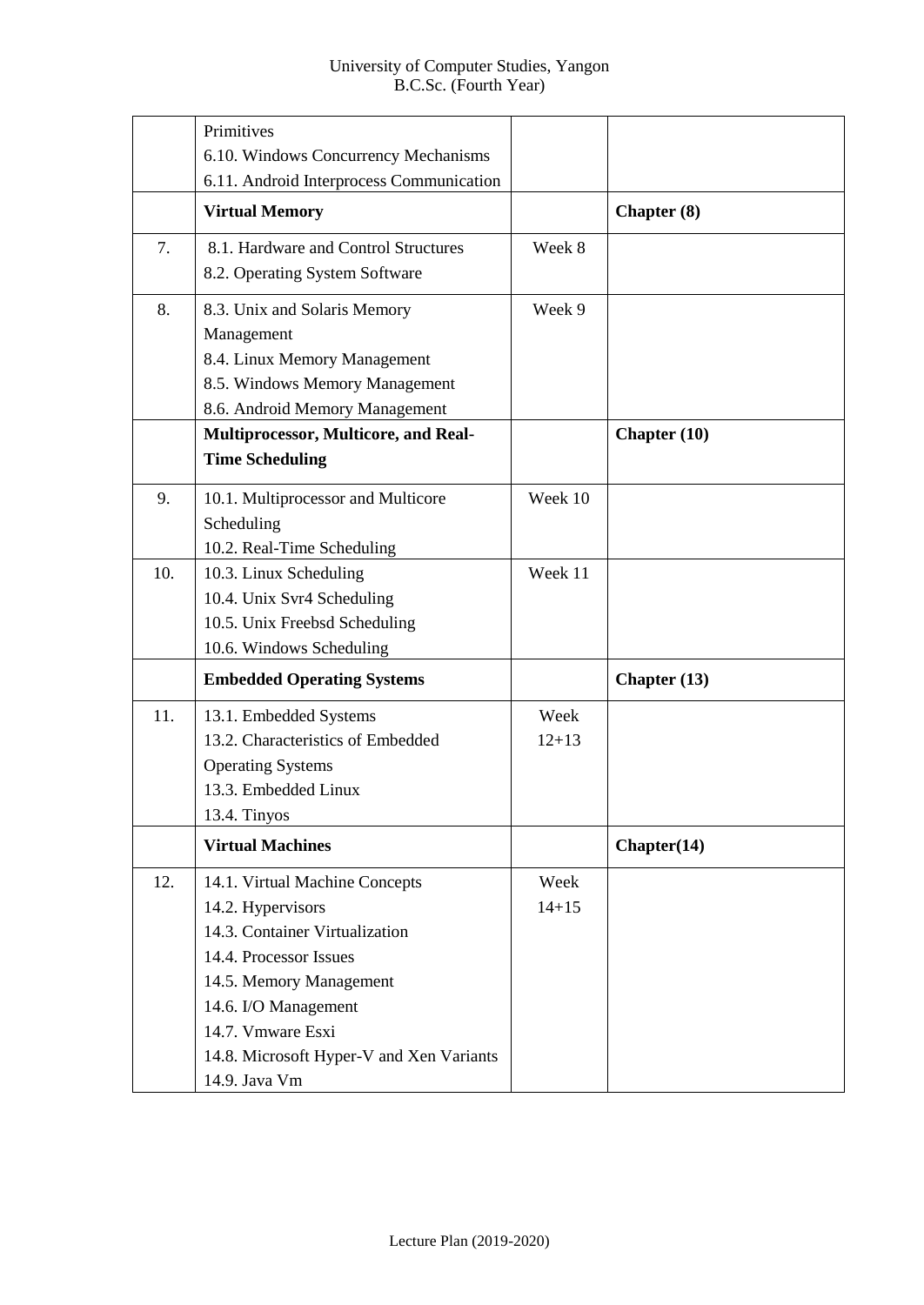#### **Tentative Plan for Lab (30 Periods for 15 weeks)**

| N <sub>0</sub> | <b>Chapter</b>                                                       | <b>Periods</b>          |
|----------------|----------------------------------------------------------------------|-------------------------|
| $\mathbf I$    | <b>Chapter 6. Controlling Access to Files with Linux File System</b> | 4                       |
| $\mathbf{1}$   | Linux File System Permissions                                        |                         |
|                | Managing File System Permissions from the Command Line               |                         |
|                | Practice: Interpreting File and Directory Permissions                |                         |
|                | Practice: Managing File Security from the Command                    |                         |
| $\mathbf{2}$   | Managing Default Permissions and File Access                         |                         |
|                | Practice: Controlling New File Permissions and Ownership             |                         |
|                | Lab: Controlling Access to Files with Linux File System Permissions  |                         |
| $\mathbf{I}$   | <b>Chapter 7. Monitoring and Managing Linux Process</b>              | $\overline{\mathbf{4}}$ |
| 3              | Processes                                                            |                         |
|                | <b>Controlling Jobs</b>                                              |                         |
|                | <b>Practice: Processes</b>                                           |                         |
|                | Practice: Background and Foreground Processes                        |                         |
| $\overline{4}$ | <b>Killing Processes</b>                                             |                         |
|                | Monitoring Process Activity                                          |                         |
|                | <b>Practice: Killing Processes</b>                                   |                         |
|                | Practice: Monitoring Process Activity                                |                         |
|                | Lab: Monitoring and Managing Linux Processes                         |                         |
| III            | <b>Chapter 8. Controlling Services and Daemons</b>                   | $\boldsymbol{2}$        |
| 5              | <b>Identifying Automatically Started System Processes</b>            |                         |
|                | <b>Controlling System Services</b>                                   |                         |
|                | Practice: Identify the Status of systemd Units                       |                         |
|                | Practice: Using systemctl to Manage Services                         |                         |
|                | Lab: Controlling Services and Daemons                                |                         |
| IV             | <b>Chapter 9. Configuring and Securing OpenSSH Service</b>           | $\overline{\mathbf{4}}$ |
| 6              | Accessing the Remote Command Line with SSH                           |                         |
|                | Configuring SSH Key-based Authentication                             |                         |
|                | Practice: Accessing the Remote Command Line                          |                         |
|                | Practice: Using SSH Key-based Authentication                         |                         |
| $\tau$         | <b>Customizing SSH Service Configuration</b>                         |                         |
|                | Practice: Restricting SSH Logins                                     |                         |
|                | Lab: Configuring and Securing OpenSSH Service                        |                         |
| V              | <b>Chapter 10. Analyzing and Storing Logs</b>                        | 4                       |
| 8              | <b>System Log Architecture</b>                                       |                         |
|                | <b>Reviewing Syslog Files</b>                                        |                         |
|                | Reviewing systemd Journal Entries                                    |                         |
|                | <b>Practice: System Logging Components</b>                           |                         |
|                | <b>Practice: Finding Log Entries</b>                                 |                         |
|                | Practice: Finding Events With journalctl                             |                         |
| 9              | Perserving the systemd Journal                                       |                         |
|                | Maintaining Accurate Time                                            |                         |
|                | Practice: Configure a Persistent systemd Journal                     |                         |
|                | Practice: Adjusting System Time                                      |                         |
|                | Lab: Analyzing and Storing Logs                                      |                         |
| VI             | <b>Chapter 11. Managing Red Hat Enterprise Linux Networking</b>      | 4                       |
| 10             | <b>Networking Concepts</b>                                           |                         |
|                | <b>Validating Network Configuration</b>                              |                         |
|                | Configuring Networking with nmcli                                    |                         |